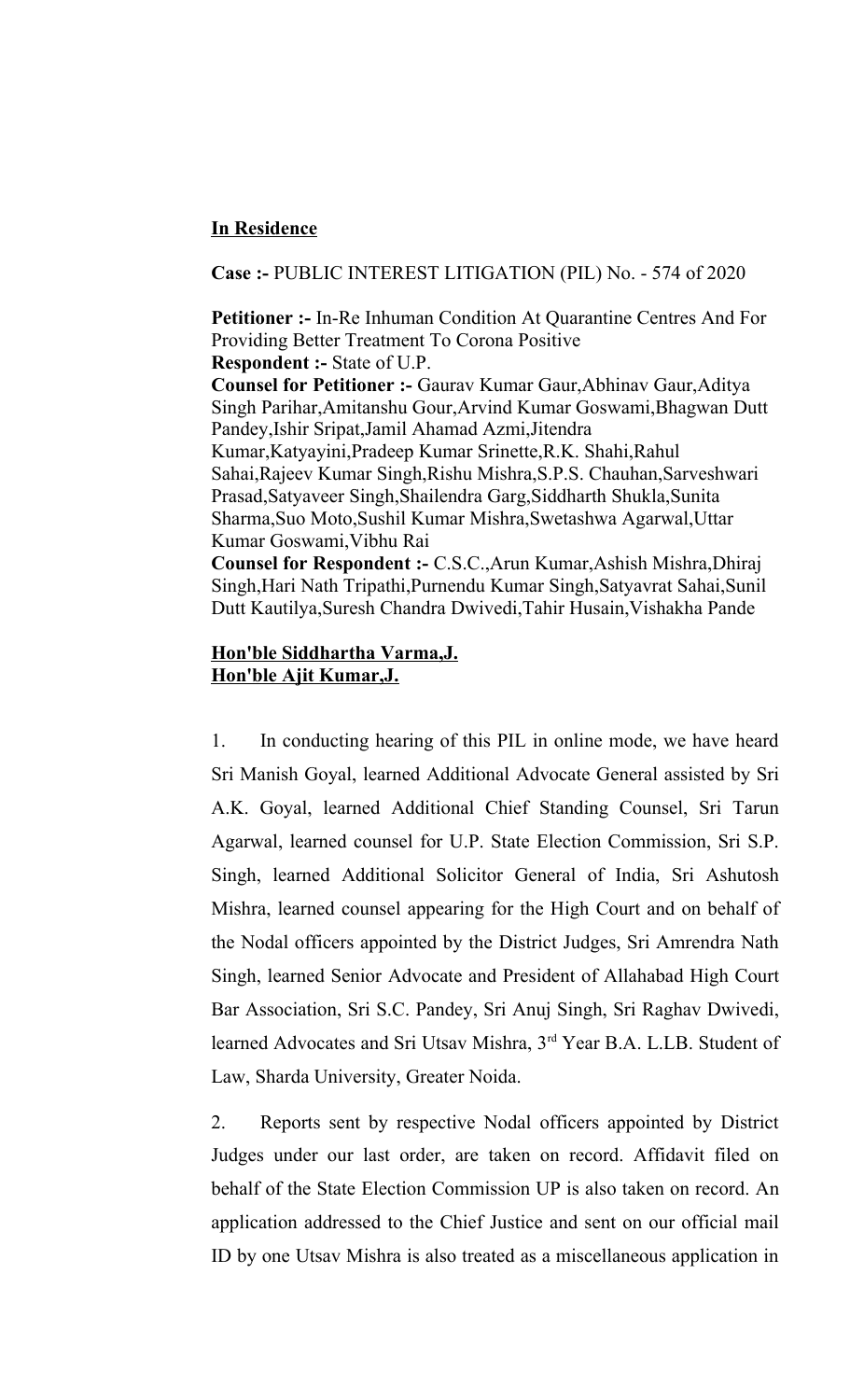the present PIL and, accordingly, is taken on record. An intervener application filed by one Pal Singh Yadav is granted. Office is directed to allot regular number to both the above applications.

3. Sri Manish Goyal, learned Additional Advocate General appearing on behalf of the State prayed for two days further time by means of a miscellaneous application to comply with our last order dated 27th April, 2021. He submitted that a comprehensive affidavit was under preparation to bring about the desired informations and action taken on what had been directed vide paragraph 26 and 16 respectively of our last order.

4. Notwithstanding the above request made for adjournment to bring on record a compliance affidavit , Sri Goyal submitted that Government was quite conscious and worried for the current Covid surge and accordingly had not only decided for two days weekend curfew but even extended it until the coming Wednesday. He submitted that the government would not leave any stone unturned to curb the present surge of pandemic as it was quite alive to the alarming situation, but is even committed to wipe off the Corona virus i.e. Covid-19 from the State by carrying out massive vaccination drive on a war footing in the days to come. He admitted that the weekend curfews fetched encouraging results as Covid graph was flattened now and further extension of curfew to week days would possibly be able to break the chain. Besides that it was argued that government was seriously working on the modalities to raise the currently existing public health infrastructure in the state to meet the demand in the days to come. He submitted that the police was also doing commendable job in ensuring compliance of social distancing and masking up of faces by the people and the results according to him were also very encouraging.

5. We do appreciate that the government ultimately realised the importance of putting in lock down to the public movements in general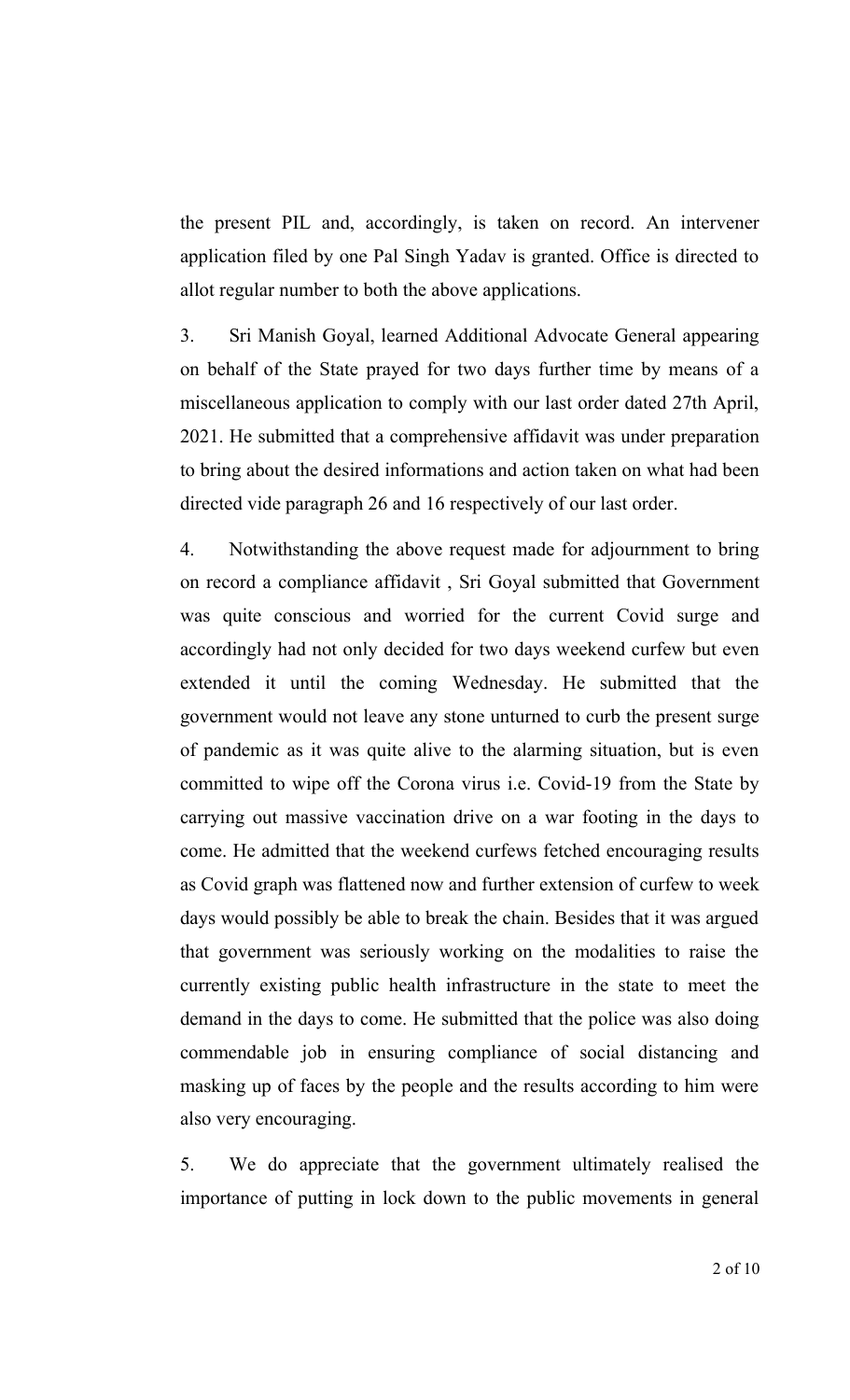and decided to impose full day and night long curfew for consecutively five days (Saturday to Wednesday) as we had also directed in our earlier order dated  $19<sup>th</sup>$  April 2021 for five days long restrictions on public movements. We are of the view that government would take such further steps in future also so that not only people but our day and night toiling front Frontline Corona warriors and workers both in medical lines and civil and police administration get some respite from this current surge of pandemic to serve people in a better way.

6. Since Sri Goyal has sought time to file a detailed affidavit, we are not referring to various reports submitted by the Nodal Officers in this order and will deal with those reports in the next hearing that will be held on  $7<sup>th</sup>$  May, 2021.

7. Sri Amrendra Nath Singh, learned Senior Advocate and President of Allahabad High Court Bar Association, Sri Raghav Dwivedi, learned Advocate and Sri Utsav Mishra have again questioned the preparedness of Government to deal with the current surge of pandemic in the face of the lacking public health infrastructure to meet the requirement.

8. Sri Anuj Singh, learned Advocate has submitted that though the Government has created a portal to show availability of Level-2 and Level-3 beds in Covid wards and ICUs in various hospitals, both Private and Government but the data fed for display in the portal was not correct. He gave an instant example of one Hari Prasad Institution of Medical Sciences, Lucknow, where the portal in morning at around 9:00 a.m. showed 190 beds as vacant in Level-2 category but on being contacted through mobile number provided, the hospital informed Sri Anuj Singh that there was no bed available. On a pointed query being made as to why the portal was showing vacant position in the hospital, he received a reply that the data was not updated.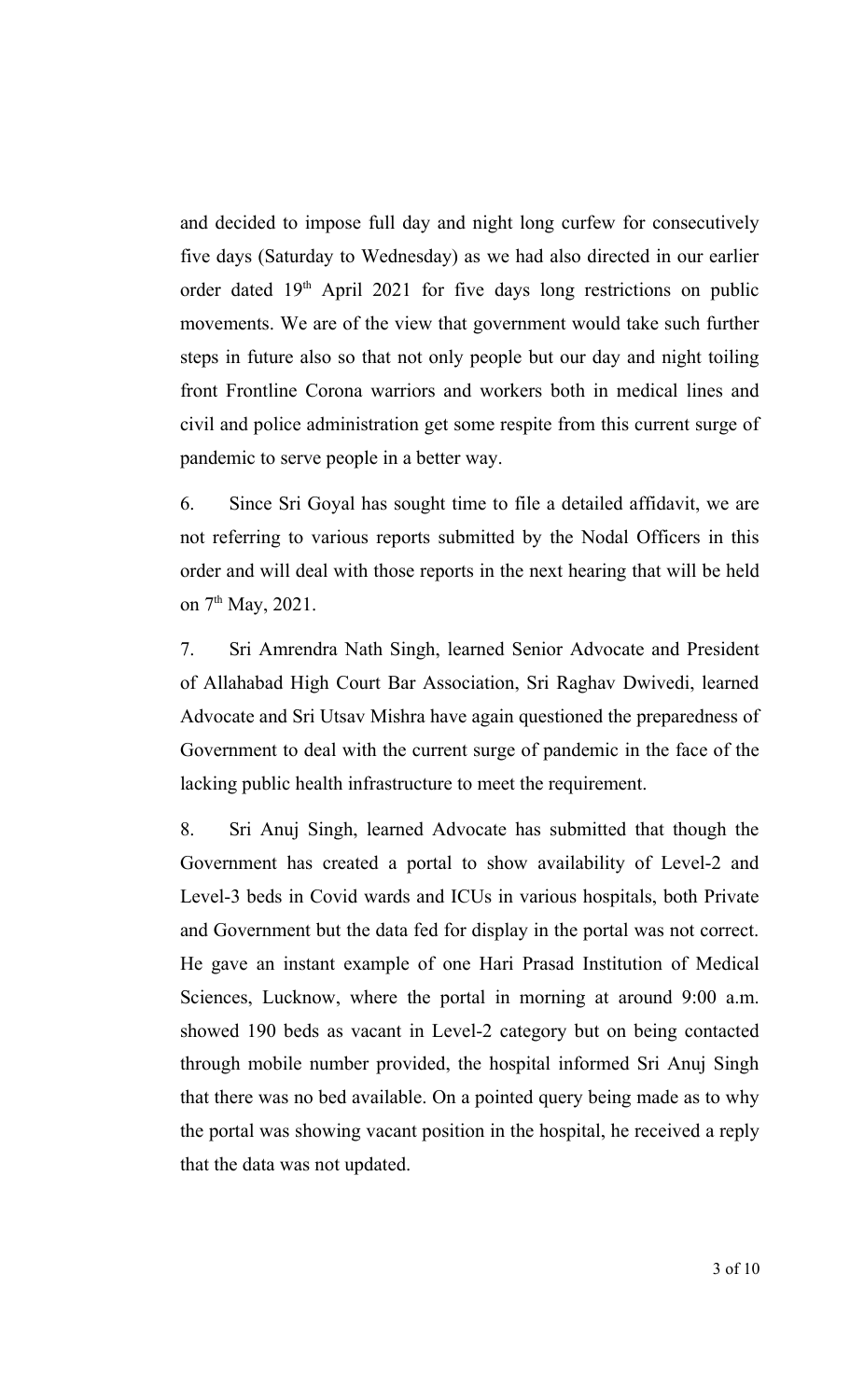9. During the course of hearing, we asked Sri Anuj Singh to dial the number again of Hari Prasad Institute of Medical Sciences, Lucknow, to know exactly as to whether the data was correct or not and as to whether the reply as was received earlier by Sri Anuj Singh remained same, Sri Anuj Singh, dialed the number again and again and the line was showing busy, however, ultimately he had been able to connect and reply was that there was no Level-2 & Level-3 bed available, whereas on the online portal, during the course of hearing of the case, was showing that there were vacant positions of beds in both Level-2 and Level-3 category.

10. This state of affaires that we have come to know about the management of online portal created by the Government today casts shadow upon the Covid Hospital Management moreso, in the face of the fact that the Government althrough had been claiming that there were sufficient beds in various hospitals and even in the last affidavit, they showed that there were about 17614 isolation beds and 5510 ICU/ SDU beds in the various private hospitals in the State and there was no scarcity.

11. We have also been apprised of the fact that the various private hospitals and even in Ram Manohar Lohia Hospital, Lucknow the patients who were being admitted were not taken good care of. It was argued that though the Government had rushed to engage private hospitals to meet the requirement of the people in this pandemic but it had not been able to ensure that these private hospitals treated the people appropriately who were admitted as Covid patients. Similarly, Sri Anuj Singh, learned Advocate placed a case of Kings George Medical University Hostpital where portal showed 3 ICU beds to be vacant 2 days before and when hospital was contacted, it was informed that there was no vacant ICU beds.

12. We have been informed that late Justice V.K. Srivastava, was admitted initially in the morning of 23rd April, 2021 in Ram Manohar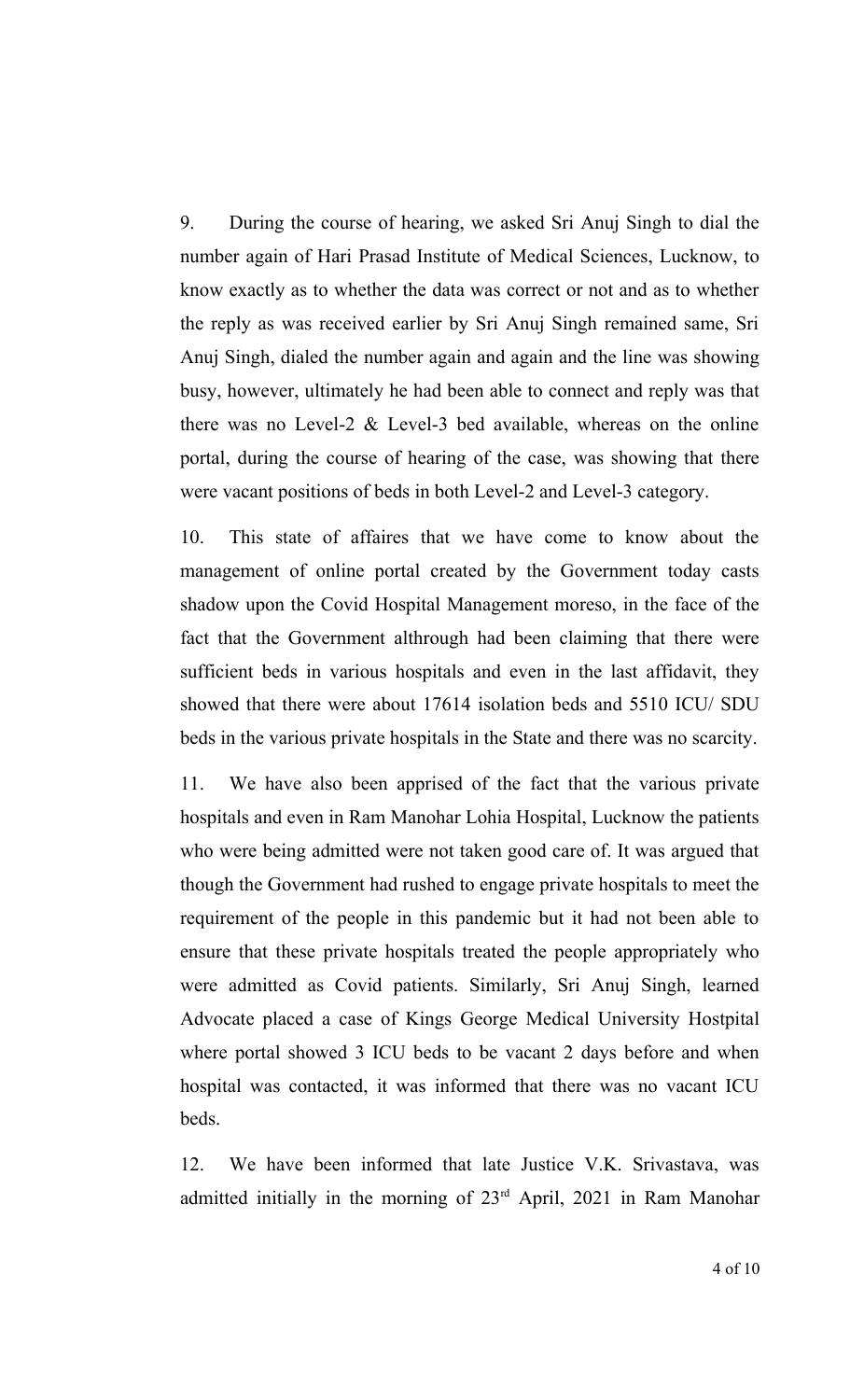Lohia Hospital, Lucknow but he was not taken care of till evening and it was only around 7:30 pm when his condition deteriorated, he was placed on ventilator. It was in the same night he was shifted to Sanjay Gandhi Postgraduate Institute of Medical Sciences, Lucknow, where he was in ICU for five days and ultimately succumbed to the Covid- 19 infection.

13. Sri Manish Goyal is directed to file an affidavit bringing on record the treatment given to late Justice V.K. Srivastava at Ram Manohar Lohia Hospital and it will also be explained why he was not taken immediately to Sanjay Gandhi Postgraduate Institute of Medical Sciences, Lucknow, immediately in the morning on 23<sup>rd</sup> April, 2021.

14. Stories of hoarding of oxygen cylinders and harassment meted out to those poor citizens who were begging for an oxygen cylinder to save the life of their near and dear ones, both at the end of district administration and police administration are being viralled in social media. The news was also viralled that five patients had died in ICU of a new trauma centre of Medical College, Meerut on Sunday last. Similarly, news were also being viralled that one Sun Hospital, Gomti Nagar, Lucknow and another private hospital at Meerut had taken their hands off the admitted Covid patients only for the reason that oxygen supply was not made even after demand. We find these news items showing a quite contrary picture to one claimed by the Government that there was sufficient supply of oxygen.

15. We are at pain in observing that death of Covid patients just for non supplying of oxygen to the hospitals is a criminal act and not less than a genocide by those who have been entrusted the task to ensure continuous procurement and supply chain of the liquid medical oxygen. How can we let our people die in this way when science is so advanced that even heart transplantation and brain surgery are taking place these days. Normally, we would have not directed the State and district administration to enquire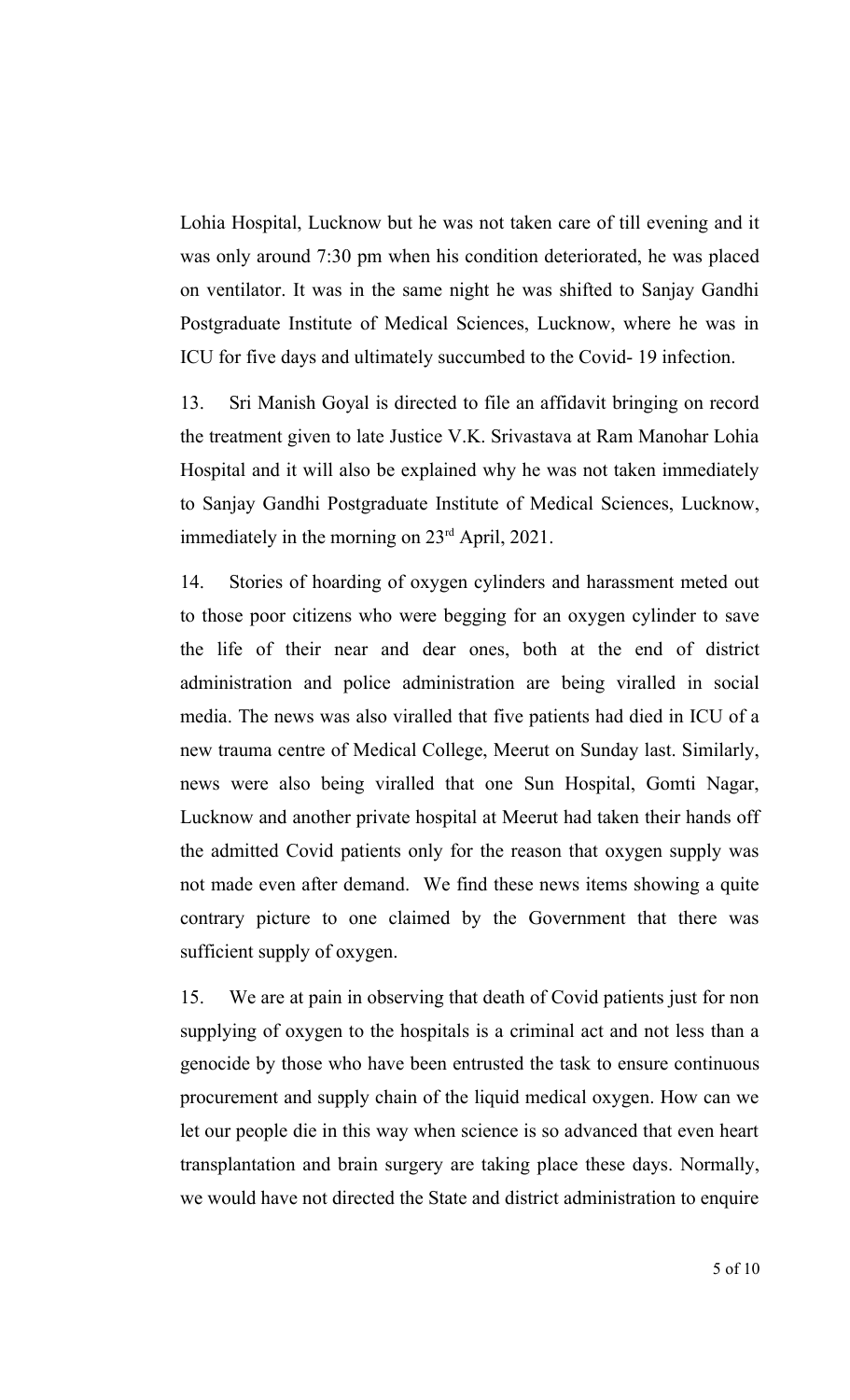into such news that have been viralled on social media but since the Advocates who were appearing in this PIL supported such news and even submitted that more or less situations in other districts of State are the same, we find it necessary to direct for immediate remedial measures to be taken by the Government. The District Magistrate, Lucknow and District Magistrate, Meerut are directed to enquire into the matter of such news items within 48 hours and submit their reports on the next date fixed respectively. They are also directed to appear before the Court online on the next date fixed.

16. Sri Raghav Dwivedi, learned Advocate has submitted that there was acute shortage of Remdesivir not only in Government hospitals but also in the private hospitals and the referral letter system to be obtained from the Chief Medical Officer and the District Magistrate of the concerned district so as to make available Remdesivir had further complicated the things and since there was no supply of Remdesivir to the private hospitals except on a reference being made through Chief Medical Officer in the District and those admitted in the private hospitals were not being administered Remdesivir.

17. Since Sri Goyal has to file an affidavit by the next date fixed and this issue is very much part of our last direction, we need not to reiterate this further and the State shall deal with extensively in the affidavit by the next date fixed. The State shall in the meanwhile ensure sufficient supply of Remdesivir and Tocilizumab drugs to all the hospitals.

18. Sri Utsav Mishra in his application raised the issue of Police keeping the oxygen cylinder, Remdesivir Injection and Oximeter confiscated from illegal possessions, in the Malkhana of various districts, whereas Remdesivir Injection and Oxygen cylinder which were widely in demand could have been released to the district administration and should not have been waisted in the name of case property. He submitted that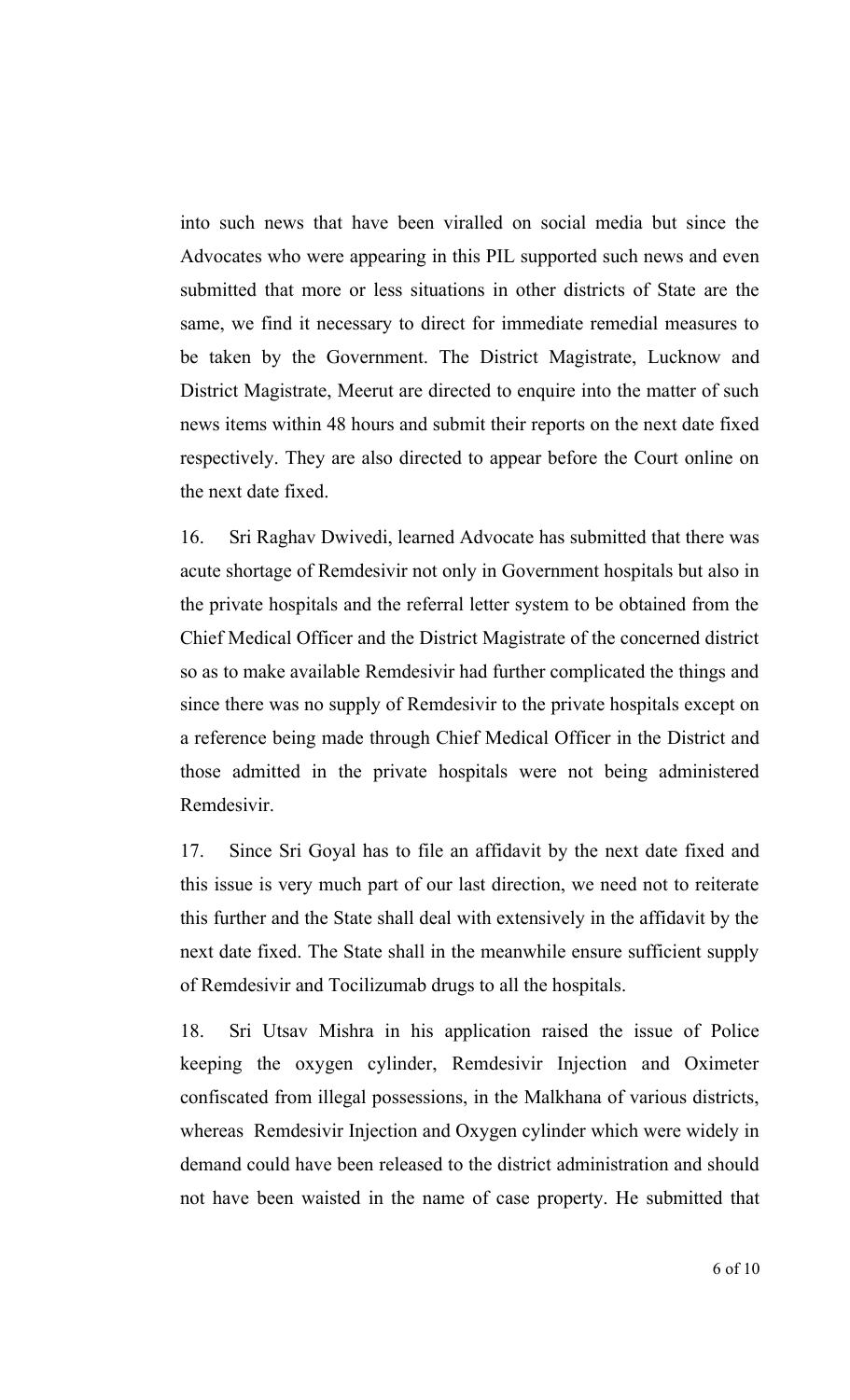Remdesivir Injection was to be kept on a definite temperature so that it did not get expired and if it is kept at Malkhana, it would certainly expire.

19. Similarly, oxygen cylinder can also be put to use as it is in great demand. Oximeters that were confiscated, could also be distributed to the poor people and keeping all these articles in Malkhana would not be at all in public interest as it will all go wastage.

20. Sri Goyal has submitted that he will take up the issue with the State Government so that proper disposal of the articles like oxygen cylinder, Remdesivir Injection and oximeter is done and is not waisted.

21. Sri Utkarsh Mishra, has also submitted that RTPCR reports were being given after much delay i.e. 3-4 days after the sample was collected which was not a happy situation in public interest because those who samples were collected if they were let free and roamed about in society they might infect others also and also they might infect family members at home. It was submitted that in cities of Lucknow, Prayagraj, Varanasi and Meerut the report was being given between 3- 4 days except in Varanasi where the reports were being given between 2-3 days.

22. We were also informed that in the district of Prayagraj there were two RTPCR machines having capacity of 3000-4000 testing samples at one point of time. Currently, the sample collected in district Prayagraj was around 5000/- as was also admitted by Sri Goyal, in such a situation we fail to understand why the respondents were taking time of 3 to 4 days in giving RTPCR reports.

23. We, accordingly, direct Sri Goyal to look into the matter and come up with an affidavit showing the testing capacity of RTPCR Lab for the districts Lucknow and Prayagraj, Varanasi, Kanpur Nagar, Meerut, Gorakhpur, Ghaziabad, Gautambudh Nagar, Agra and Jhansi by the next date fixed.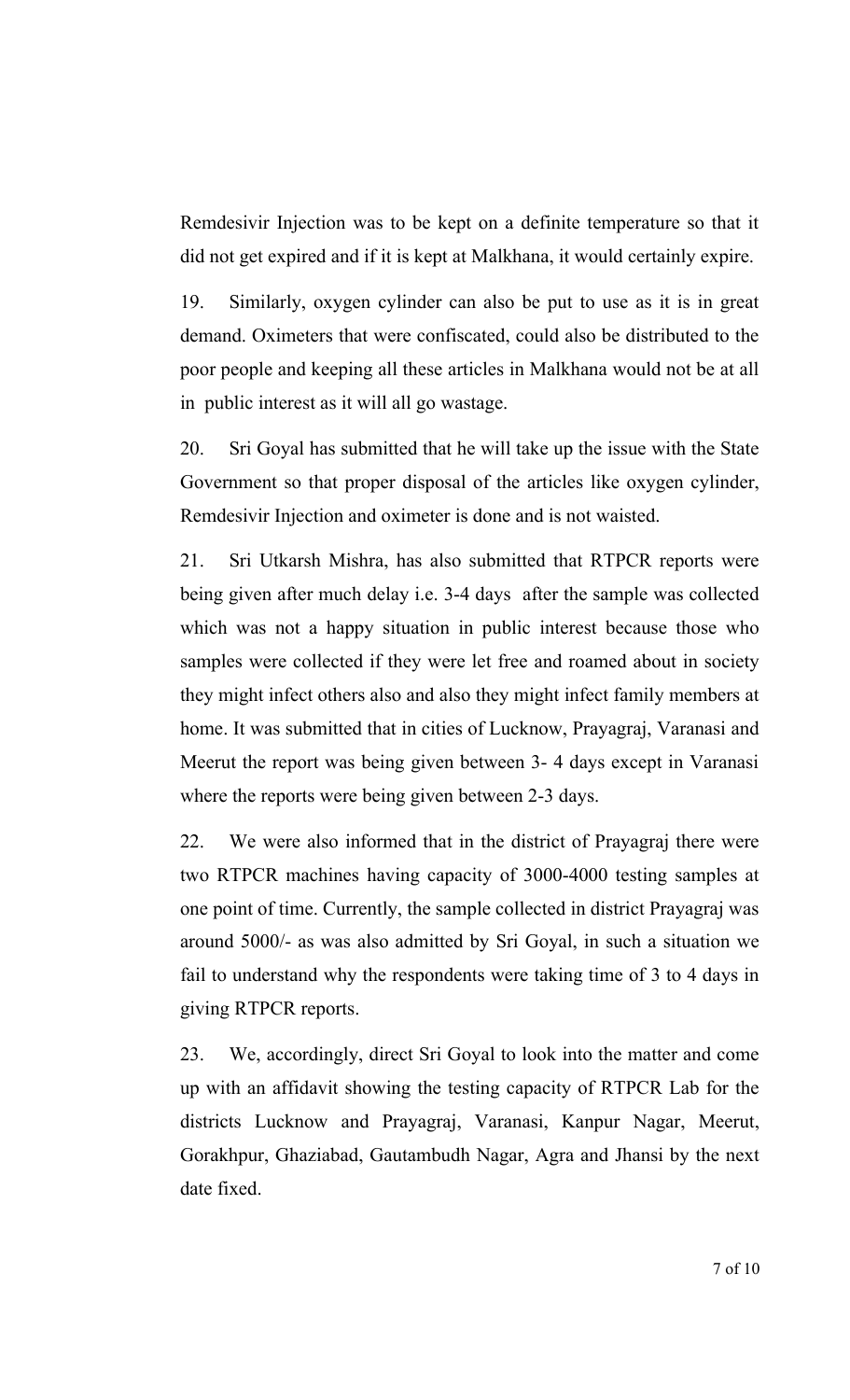24. Sri Amrendra Nath Singh, learned Senior Advocate and President of Allahabad High Court Bar Association submitted that situation was quite alarming since lawyers had to render assistance in dispensation of justice by the High Court, some specific centres should be assigned to vaccinate every member of the Bar Association. He has suggested that K.P. Community Centre Hall could be requisitioned for this limited purpose for sometime.

25. We, accordingly, direct Sri Goyal to study the feasibility to set up a vaccination centre specifically where lawyers of the Bar Association and employees of the High Court at Allahabad. Similar facility may also be provided to the lawyers of the Lucknow Bench of the High Court. The endeavour should be to vaccinate maximum number of lawyers as early as possible and the employees of the High Court both at Allahabad and its Lucknow Bench.

26. It has also been brought to our notice that a number of gadgets that could have been put to use for treatment of Covid patients, were lying idle in Government hospitals. Sri Goyal has assured that he would get the matter enquired and would apprise the Court of the same on the next date of hearing.

27. Sri Amrendra Nath Singh, learned Senior Advocate has further argued that merely because the Covid graph has flattened, the administration should not feel relaxed. He argued that if this restriction of public movement in the name of curfew that had been introduced for weakened days and Monday and now has been further extended for Tuesday and Wednesday, it had been imposed two weeks back, the current situation would have been avoided. He argued that restrictions on public movements whether in the name of curfew or lockdown was the only way to check the spread of Covid and break the chain thereof. He submitted that what Government had done today, could have done two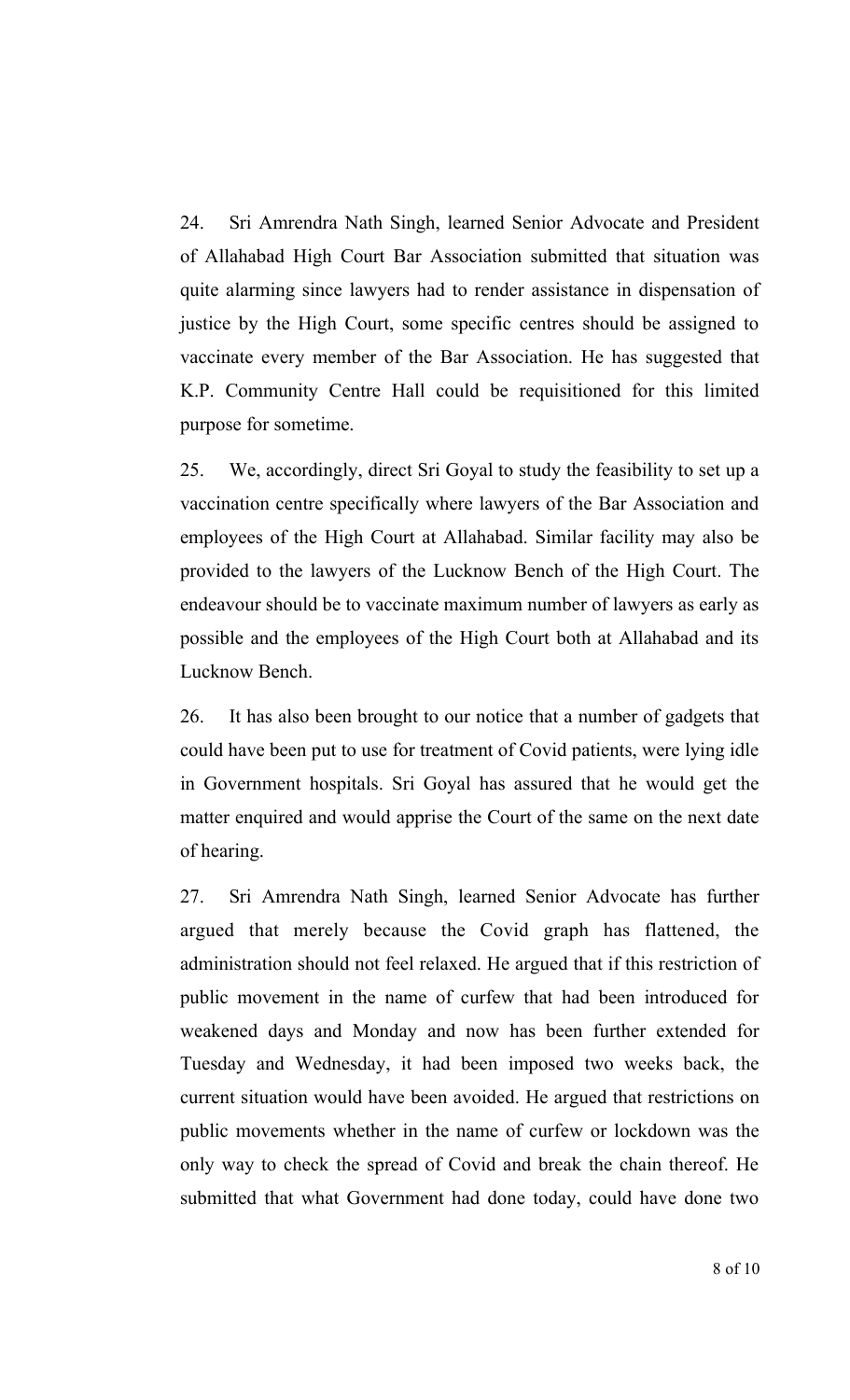weeks back. We find substance in the argument advanced by Sri Amrendra Nath Singh, learned Senior Advocate.

28. Now, coming to the affidavit filed on behalf of State Election Commission in response to our order dated  $27<sup>th</sup>$  April, 2021 in which we had asked for explanation from it in respect of deaths of the polling agents and officers that had taken place due to their getting infected by this deadly virus Covid-19, we find that except seeking a verification from the District Magistrates/ District Election Officers of all the districts vide letter dated 28<sup>th</sup> April, 2021, nothing more has been done. Sri Tarun Agrawal, while defending the action of the State Election Commission submitted that the State Election Commission was not shirking away from its responsibility to comply with the order and sought time as the response to the letter dated  $28<sup>th</sup>$  April, 2021 was still awaited.

29. From the recitals as have come up in the letter dated  $28<sup>th</sup>$  April, 2021, we find that emphasis was more upon the correctness of the news item of which we had taken judicial notice than verifying the number of deaths. We make it clear that any slackness on the part of the Election Commission on this issue will not be tolerated.

30. We have been informed that even during the counting of polls of Gram Panchayal Elections of the State that had taken place on 29<sup>th</sup> April, 2021 and onwards, the Covid protocol and guidelines were definitely flouted. People gathered in huge numbers at the counting centres and both the Election Officers and Police administration had completely failed to ensure the compliance of Covid guidelines.

31. We find that in the order of the Supreme Court dated  $7<sup>th</sup>$  April, 2021 passed in Special Leave Petition (Civil) Diary No.- 10698 of 2021 it is recorded that the undertaking was given before the Supreme Court by the State Election Commission through its Counsel that counting will be supervised through CCTV cameras to be installed at the designated